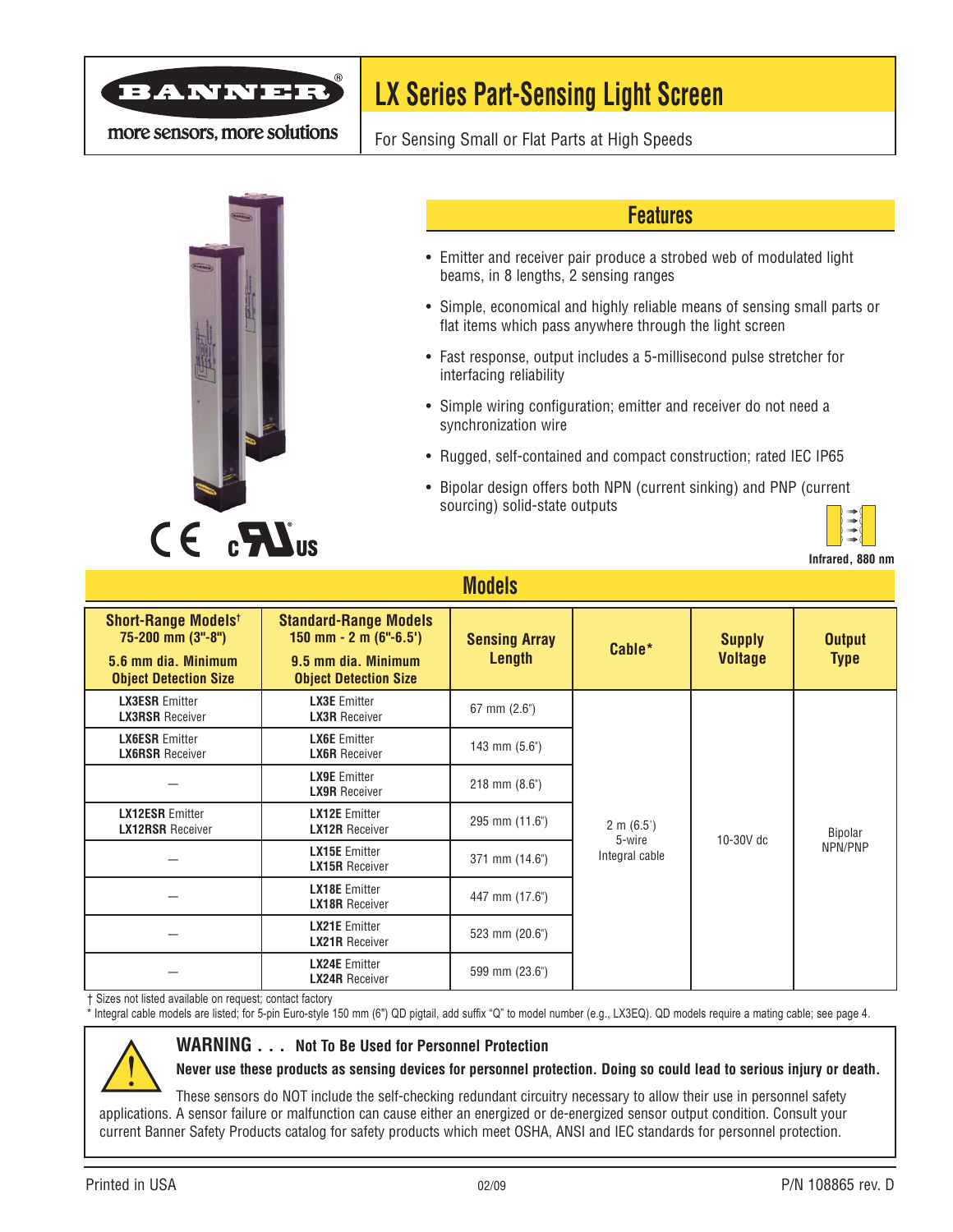## **Theory of Operation**

The LX Series light screen sensing system consists of two self-contained units: an emitter and a receiver of equal size and sensing range. The emitter has multiple infrared LEDs spaced at 9.5 mm (0.38") increments, and the receiver has corresponding photodiodes. The emitter sequentially fires each infrared LED. Multiple photodiodes in the receiver recognize each of the emitted pulses; the result is a "cross-hatched" optical pattern. Optical synchronization enables the receiver to recognize light from each of the emitter LEDs.

The optical crosshatch pattern enables the LX system to detect targets of very small diameter, and extremely thin, flat objects – as thin as a piece of paper or an envelope. For small diameter objects, the sensing resolution is less effective at the exact center (see M.O.D.S. specification) of the sensing range and at the extreme edges of the pattern (close to the emitter and receiver faces); sensing should take place within the center 80 percent of the range, as shown in Figure 1.

LX Series sensors are available in two ranges: short and standard. Short-range emitters and receivers may be located as close together as 75 mm (3"), with a maximum separation of 200 mm (8"). Standard-range sensors may be separated 150 mm to 2 m (6" to 6.5') apart. Both emitter and receiver must be either short-range or standard models, of the same length. Detection sensitivity varies somewhat, depending on the distance between the sensors and the position of the target object.

For closer-range applications, the working range of any sensor pair can be reduced by connecting the sensor's Select wire to 0-2V dc (see Specifications; Sensing Range).

The receiver output interfaces directly with dc loads or circuits up to 30V dc, and offers both sinking (NPN) and sourcing (PNP) output transistors. Outputs conduct whenever a beam is broken. A 5 millisecond pulse stretcher (OFF-delay) is included to improve interfacing reliability.

#### **Typical Applications**

Typical applications for the LX Series include parts ejection verification and package detection on a conveyor.

## **Installation and Alignment**

Reliable performance of the LX series light screen systems requires a simple alignment process. Mounting locations should be as free from vibration as possible.

Sensors may be mounted using the accessory brackets (available separately; see page 4) or using the T-slots in the sensor housings. Loosely mount the emitter and receiver at their operating locations with their front panels opposite each other, and at approximately the same level. After mechanical alignment is completed, the sensors can be wired and power applied.

To obtain optical alignment, adjust the emitter until the receiver detects alignment (the yellow LED turns OFF). For best alignment, position the emitter in the middle of the positions that cause a clear receiver condition. After alignment is achieved and the bracket hardware is tightened, position a pencil or similar object within the sensing area to verify that it can be reliably detected throughout the sensing area.







**Figure 2. LX features and dimensions**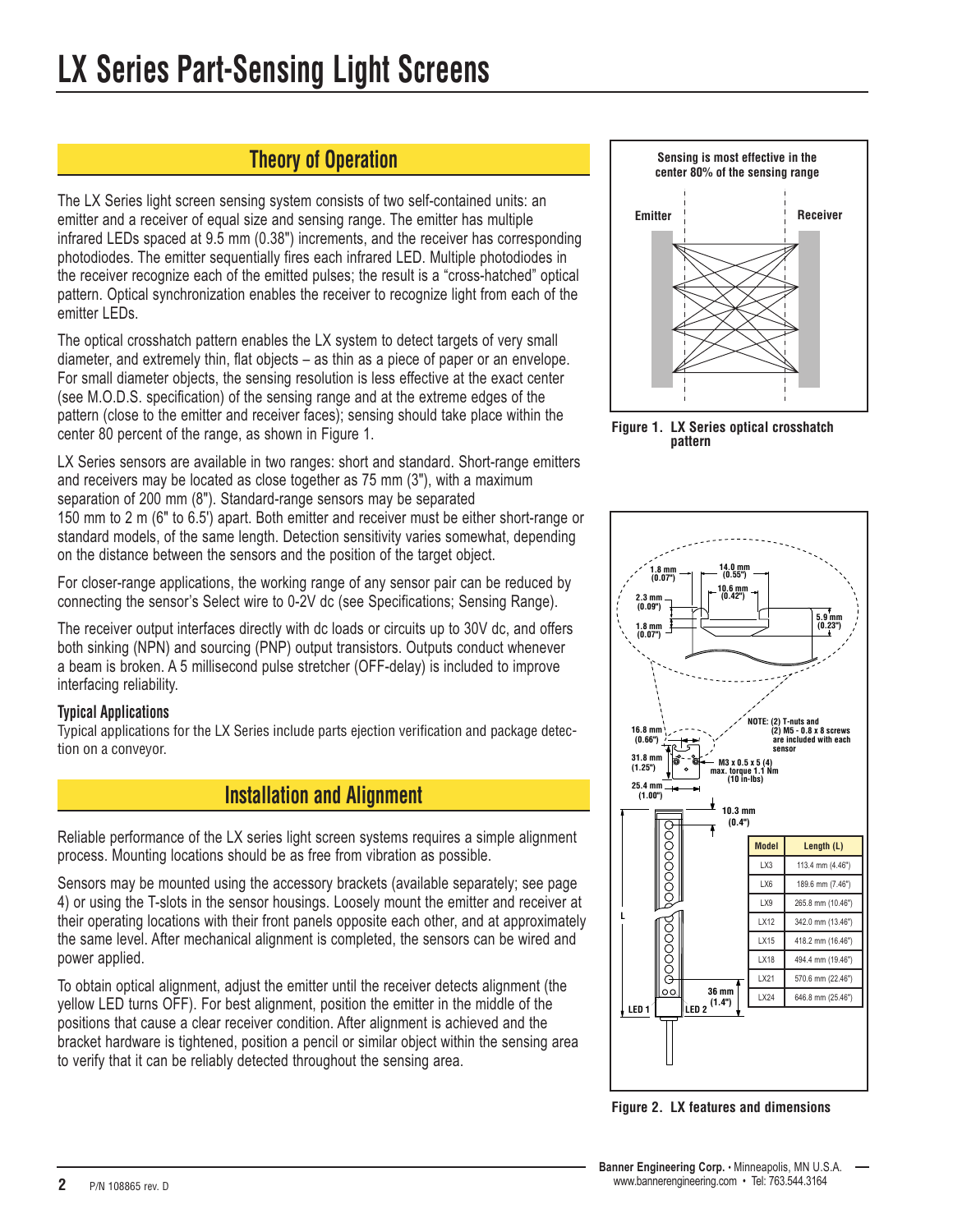| <b>Specifications</b>                              |                                                                                                                                                                                                                                                                                                                                                                                                                                                                                                                                                   |  |  |  |  |  |  |
|----------------------------------------------------|---------------------------------------------------------------------------------------------------------------------------------------------------------------------------------------------------------------------------------------------------------------------------------------------------------------------------------------------------------------------------------------------------------------------------------------------------------------------------------------------------------------------------------------------------|--|--|--|--|--|--|
| <b>Supply Voltage and Power</b>                    | 10 to 30V dc (10% maximum ripple) at less than 1 watt each for emitter and receiver (exclusive of load)                                                                                                                                                                                                                                                                                                                                                                                                                                           |  |  |  |  |  |  |
| <b>Supply Protection Circuitry</b>                 | Protected against reverse polarity and transient voltages                                                                                                                                                                                                                                                                                                                                                                                                                                                                                         |  |  |  |  |  |  |
| <b>Sensing Range</b>                               | <b>Reduced</b><br>Normal (see hookups)<br>75 to 150 mm (3" to 6")<br>100 to 200 mm (4" to 8")<br><b>Short-Range Models</b><br><b>Standard-Range Models</b><br>150 mm to 600 mm (6" to 24")<br>300 mm to 2 m (1' to 6.5')                                                                                                                                                                                                                                                                                                                          |  |  |  |  |  |  |
| <b>Output Configuration</b>                        | Bipolar: One current sourcing (PNP) and one current sinking (NPN) open-collector transistor                                                                                                                                                                                                                                                                                                                                                                                                                                                       |  |  |  |  |  |  |
| <b>Output Rating</b>                               | 125 mA maximum each output<br><b>Off-state leakage current:</b> less than 5 microamp<br><b>Output saturation voltage (PNP output):</b> $<$ 1 volt at 10 mA and $<$ 1.5 volts at 100 mA<br>Output saturation voltage (NPN output): $< 0.5$ volts at 10 mA and $< 0.6$ volts at 100 mA                                                                                                                                                                                                                                                              |  |  |  |  |  |  |
| <b>Output Protection Circuitry</b>                 | Protected against false pulse on power-up and continuous overload or short circuit of outputs                                                                                                                                                                                                                                                                                                                                                                                                                                                     |  |  |  |  |  |  |
| <b>Output Response Time</b>                        | <b>LX3:</b> 0.8 ms ON-time; 6 ms OFF-time (5 ms OFF-delay)<br><b>LX15:</b> 4.0 ms ON-time; 9 ms OFF-time $(5 \text{ ms }$ OFF-delay)<br><b>LX6:</b> 1.6 ms ON-time; 7 ms OFF-time $(5 \text{ ms }$ OFF-delay)<br><b>LX18:</b> 4.8 ms ON-time; 10 ms OFF-time $(5 \text{ ms }$ OFF-delay)<br>LX21: 5.6 ms ON-time; 11 ms OFF-time (5 ms OFF-delay)<br><b>LX9:</b> 2.4 ms ON-time; 7.5 ms OFF-time $(5 \text{ ms }$ OFF-delay)<br>LX12: 3.2 ms ON-time; 8.5 ms OFF-time (5 ms OFF-delay)<br>LX24: 6.4 ms ON-time; 11.5 ms OFF-time (5 ms OFF-delay) |  |  |  |  |  |  |
| <b>Minimum Object Detection</b><br>Size (M.O.D.S.) | Smallest diameter rod that can be detected in sensing range: Short-Range: 5.6 mm (0.22")<br>Standard-Range: 9.5 mm (0.38")                                                                                                                                                                                                                                                                                                                                                                                                                        |  |  |  |  |  |  |
| <b>Indicators</b>                                  | LED1 (green)<br>Emitter:<br>LED2 (red)<br>ON: Power ON, good sensor<br><b>ON:</b> Reduced range<br><b>OFF: Reduced Range</b><br><b>OFF:</b> Normal range<br><b>Flashing:</b> Emitter hardware failure                                                                                                                                                                                                                                                                                                                                             |  |  |  |  |  |  |
|                                                    | LED1 (yellow)<br>LED2 (bicolor green/red)<br>Receiver:<br><b>ON:</b> Output conducting<br>Green: Normal range<br><b>OFF:</b> Output not conducting<br>Red: Reduced range<br><b>Flashing Red: Receiver hardware failure</b>                                                                                                                                                                                                                                                                                                                        |  |  |  |  |  |  |
| <b>Construction</b>                                | Aluminum housing, die cast zinc with black e-coat painted endcaps, acrylic lens window                                                                                                                                                                                                                                                                                                                                                                                                                                                            |  |  |  |  |  |  |
| <b>Environmental Rating</b>                        | Meets IEC IP65                                                                                                                                                                                                                                                                                                                                                                                                                                                                                                                                    |  |  |  |  |  |  |
| <b>Connections</b>                                 | 2 meter (6.5') 5-conductor (with drain) pvc-jacketed attached cable or 5-pin Euro-style 150 mm (6") QD pigtail,<br>depending on model                                                                                                                                                                                                                                                                                                                                                                                                             |  |  |  |  |  |  |
| <b>Operating Conditions</b>                        | <b>Temperature:</b> $-20^{\circ}$ to $+70^{\circ}$ C ( $-4^{\circ}$ to $+158^{\circ}$ F)<br>Max. rel. humidity: 90% at 50° C (non-condensing)                                                                                                                                                                                                                                                                                                                                                                                                     |  |  |  |  |  |  |
| <b>Application Notes</b>                           | i) The best sensing resolution occurs within the center 80% of the sensing range (see Figure 1).<br>ii) Low-profile packages can be reliably detected.<br>iii) Outputs are active while the light screen is interrupted.<br>iv) For reliable detection, successive parts must be spaced up to the total of ON-time plus OFF-time apart.<br>(ie: 12 milliseconds for the LX12)                                                                                                                                                                     |  |  |  |  |  |  |
| <b>Certifications</b>                              | $CE$ $2\pi$                                                                                                                                                                                                                                                                                                                                                                                                                                                                                                                                       |  |  |  |  |  |  |

**Hookups**





# **Cabled Models Quick-Disconnect Models**



**\*It is recommended that the shield wire be connected to earth ground or DC common.**

**Banner Engineering Corp.** • Minneapolis, MN U.S.A. www.bannerengineering.com • Tel: 763.544.3164